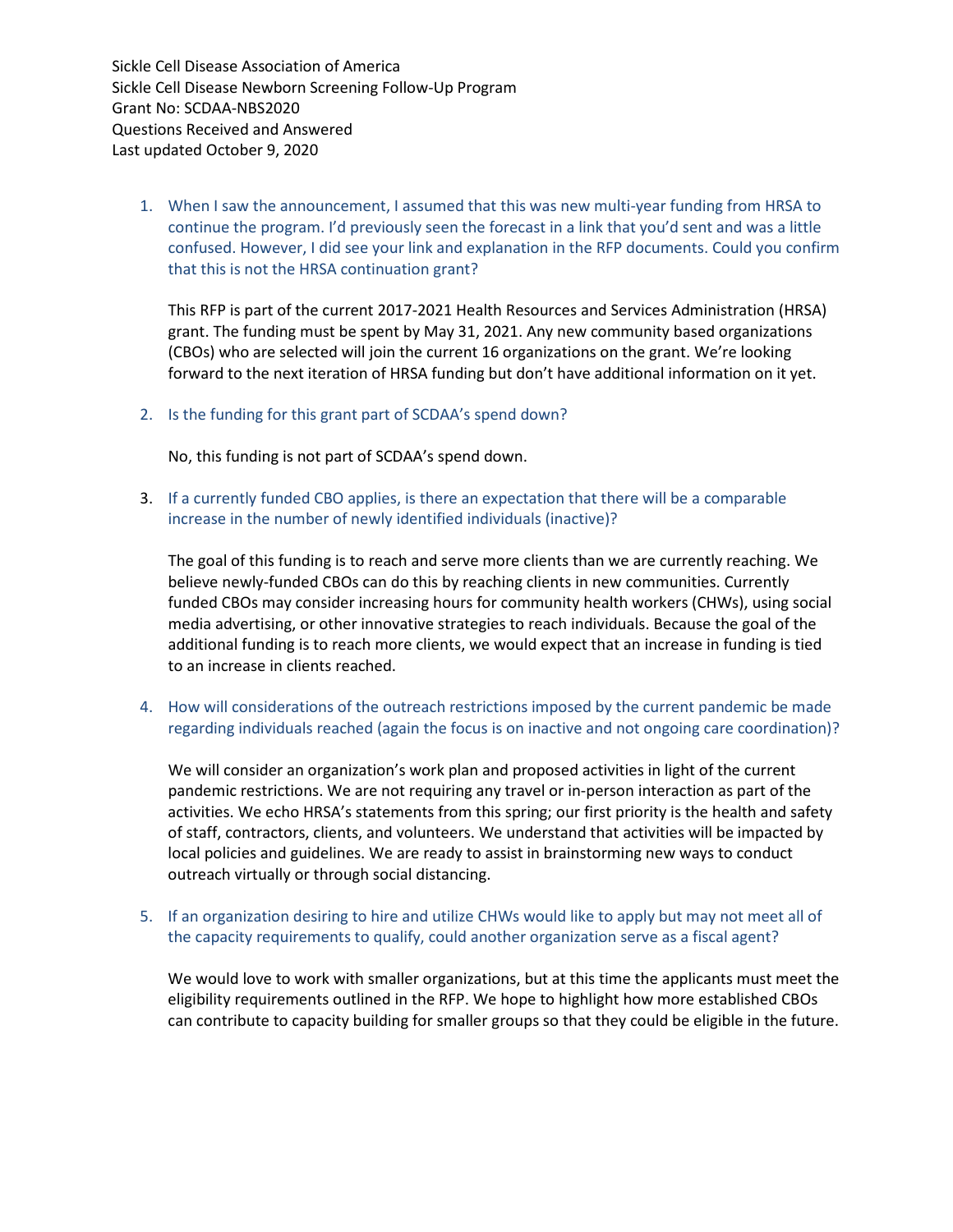## 6. Does the fiscal agent have to be a CBO (e.g. could it be a hospital)?

Yes, the sub-grantee funded by SCDAA must be a CBO who meets the eligibility criteria outlined in the RFP.

7. Can the funding be used for something like a transition liaison who works with pediatric and adult care centers to more aggressively get transitioning adults into care after leaving pediatric care?

Yes, this person could be an employee or a contractor of the CBO.

8. Can you provide definitions of medical home, counseling, and education?

Medical home: A medical home is not a physical structure but an approach to the provision of coordinated, comprehensive, culturally competent and family-centered care using seven principles: (1) access to a personal physician; (2) physician-directed medical practice; (3) wholeperson orientation, (4) coordinated and/or integrated care; (5) quality and safety as hallmark; (6) enhanced access to care; and (7) ensuring patient insurance coverage.

A successful medical home for individuals with sickle cell disease: (1) provides care coordination and health promotion using evidence-based treatment for sickle cell and non-sickle cell related health issues; (2) provides sickle cell disease health education and outreach with input from patient and community-based groups; (3) performs routine screening and testing for sickle cell disease and its complications; (4) assists with transition services; and (5) engages in efforts that help identify the sickle cell population and ensure patients have access to services.

Counseling: The provision of assistance and guidance around a particular topic, especially for young adult transition, sickle cell trait, or psychosocial needs. Counseling should be delivered by a CBO to individuals with sickle cell disease and their families.

Education: The provision of information about sickle cell disease, sickle cell trait, hydroxyurea, genetic counseling, or other related topics. Education should be provided by a CBO to individuals with sickle cell disease and their families.

## 9. Does this grant cover only newborns or people with sickle cell disease across the lifespan?

The primary population focus is families of individuals identified with sickle cell disease (SCD) through newborn screening; however, all individuals with SCD will be included. CBOs can work with individuals with SCD across the lifespan, including infants, children, teenagers, young adults, and adults.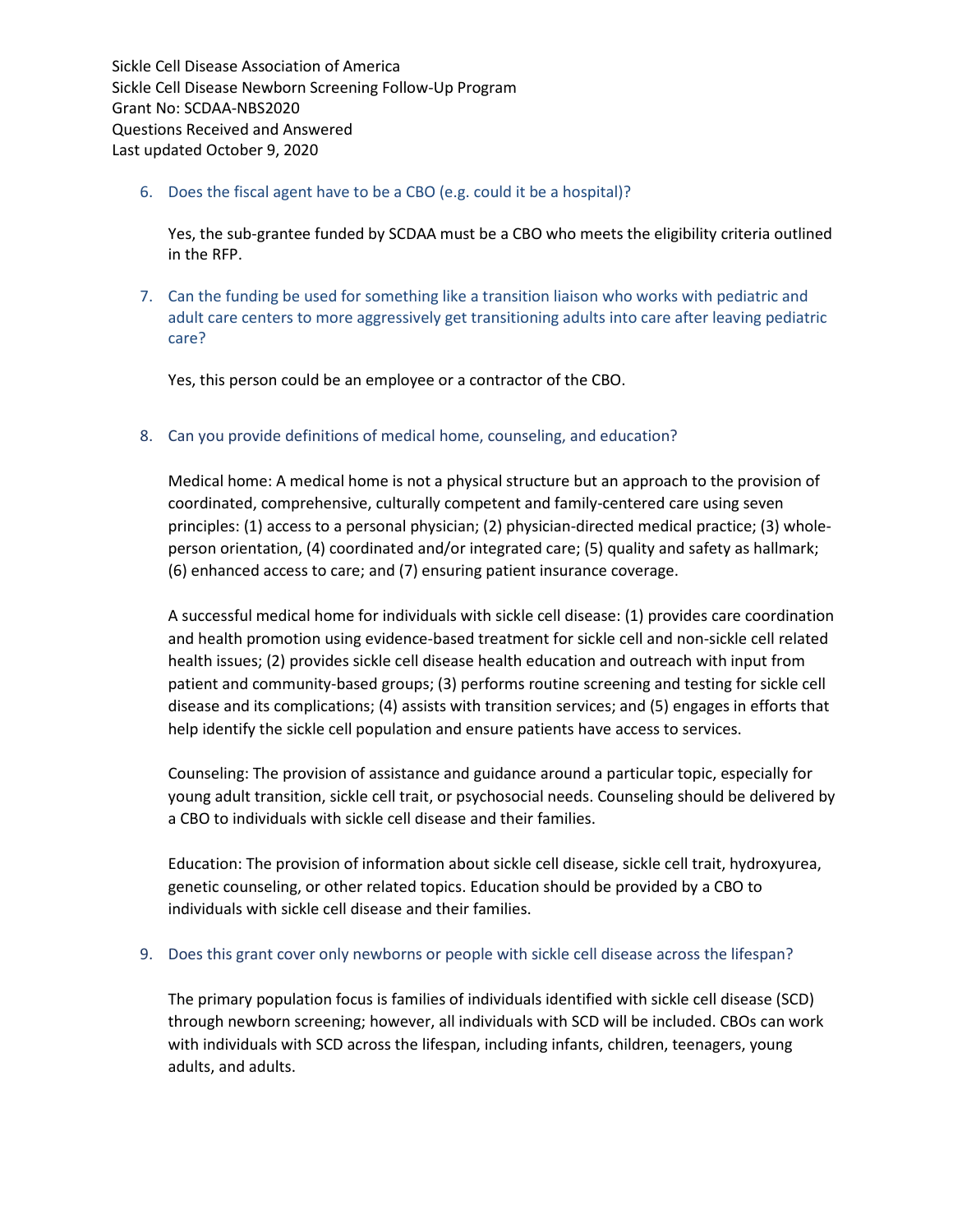10. Does SCDAA expect HRSA to release a new NBS grant in January of next year; a grant that will continue after the current grant ends on May 31, 2021?

Yes. A new iteration of the Sickle Cell Disease Newborn Screening Follow-Up Program was recently announced by the Health Resources and Services Administration (HRSA). The funding forecast is available here: [https://www.grants.gov/web/grants/view](https://www.grants.gov/web/grants/view-opportunity.html?oppId=328460)[opportunity.html?oppId=328460](https://www.grants.gov/web/grants/view-opportunity.html?oppId=328460) 

At this time, SCDAA does not have any more information than what is included in the forecast.

11. Is there a quota / target number of new clients to be reached during the project period? What about making contacts to existing clients?

Yes. Because the goal of the additional funding is to reach more clients, we would expect that an increase in funding would be tied to an increase in clients reached. SCDAA would work with subgrantees to determine this goal. A recruitment goal will be determined based on organizational capacity, state SCD population, ability to create partnerships, and the current COVID-19 situation. Sub-grantees can also serve existing clients through virtual workshops, support groups, referrals, and other services.

12. We're looking at each tab [in the work plan template], for example Patient Recruitment and Assessment. Are we to select (1) activity unless otherwise required such as the Partnership Building Tab in an effort to meet the requirements of the 6 areas?

In the work plan, please complete each item (1A, 1B, 3A, 3B). For example, in Patient Recruitment and Assessment, please complete items 1A through 1E. You can write between 1 to 4 activities for each item. For example, for 1A, you may write 2 activities, and for 1B, you may write 1.

The place where this differs is the Partnership section, as you mentioned. There, you can choose 2 of the items to focus on.

13. One area of focus is to host a series of advocacy workshops. Are we allowed to use any funding toward consulting or honorariums for any leaders interested in educating our community on certain "How To's" when working with Legislators? This is a big question we are looking to definitely get an answer on.

Grant funding could not be used for workshops or other events focused on advocacy or working with legislators. The reason is that this could be construed as lobbying, and we're prohibited from funding that with federal funds.